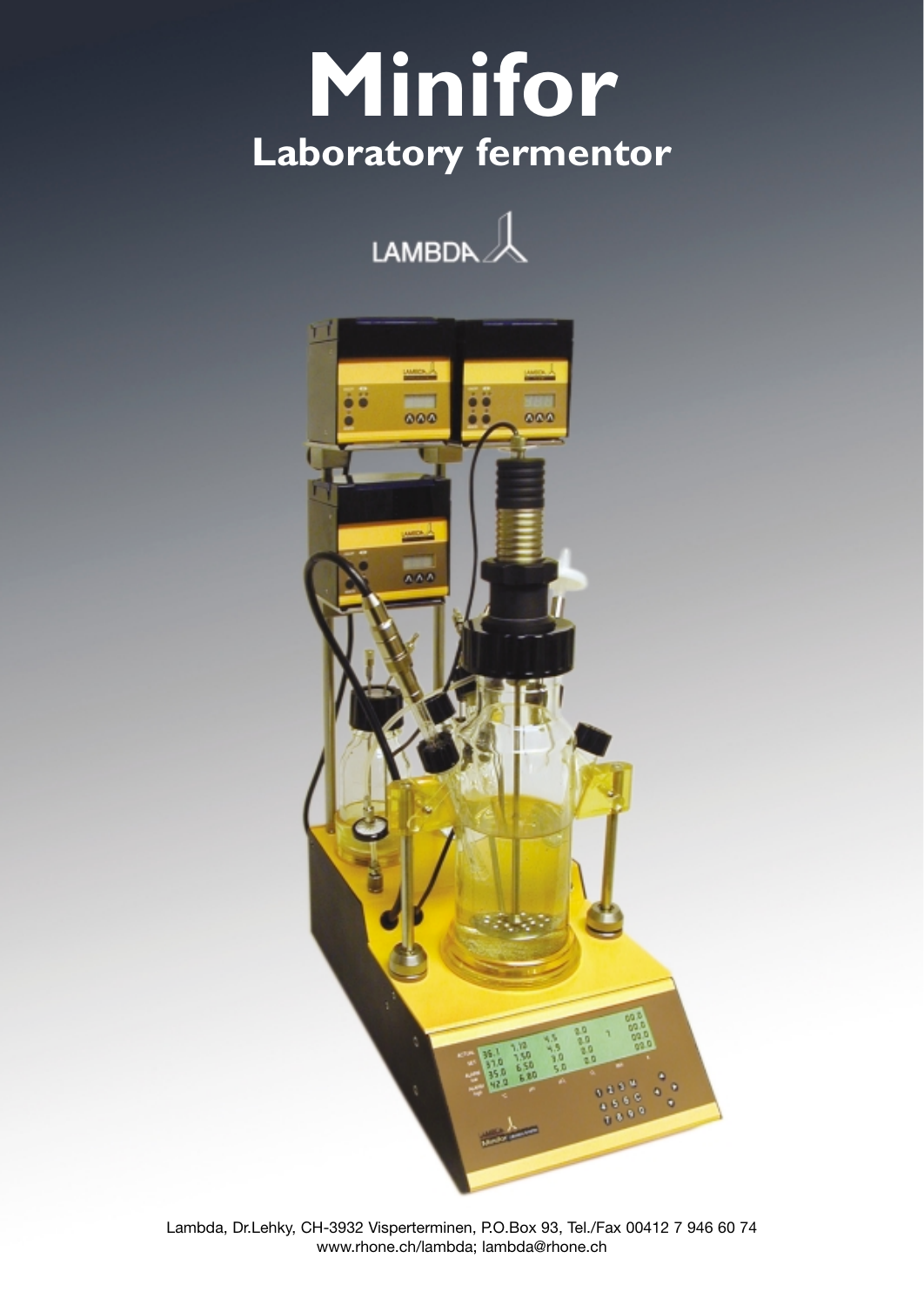# **Description of the MINIFOR fermentor**

The Minifor was developed as a result of the need to construct a small laboratory fermentor for volumes from 0.1 to 1l. Based on long personal practical experience of fermentations we wanted to create a fermentor, which was easy to use and with the capacity to measure and control all the important parameters of the biological culture. The fermentor had to take up minimum space on the bench but with good access to all parts. Several fermentors should when placed side by side be suitable for the optimisation of the parameters of growth of culture or optimisation of biotransformations etc. Each fermentor should be able to work independently or be connected to a PC for advanced regulation and extensive data treatment.

### **To keep the cost of the MINIFOR fermentor low without compromising quality several new ideas and innovations have been introduced:**

- Instead of a fermentor flask with a stainless steel cover, which is expensive, we use whole glass vessels with threaded fittings. They have been used for many years in cell culture and are proved to maintain perfect sterility.
- Instead of a traditional propeller agitator, which requires an expensive motor and magnetic coupling, we have introduced a new vibration mixer. An electromagnet and an inexpensive membrane which can perfectly assure sterility and produce an efficient mixing without formation of a vortex (no baffles are needed). At the same time this type of mixing is more gentle on cells and produces less foam.
- The culture is heated by heat radiation produced in a parabolic radiator with a gold reflector placed under the fermentation vessel. The heat is adsorbed gently in the culture in a similar way to the sun heating water. There is no overheating of the culture, as is usually the case when a heater is placed in the medium and expensive double wall vessels with thermostatic baths are eliminated. At the same time pipes and cables disappear making the fermentor less complex.
- As far as possible expensive pieces of equipment have been replaced by new high performance plastics.
- By using modern microprocessors it has been possible to position all the electronics in the front part of the instrument this makes the fermentor unbelievably compact and eliminates the casing tower usual in other products. Despite its small size six parameters are measured and controlled in the basic configuration of the Minifor.

# **Technical description:**

# **Basic unit:**

The main feature of the Minifor is that all the electronics, power supply, IR heater, air valve, mass flow meter, cables and tubing are positioned in one base unit, which is used as a support for a fermentation vessel and all other necessary equipment. The platform arrangement of the base unit makes all parts of the fermentor clearly visible and easily accessible from all sides despite base dimensions of only 22x40cm (approx. an A4 sheet of paper).

Up to five 250 ml reagent bottles in magnetic holders can be placed behind the fermentor vessel and up to 4 pumps can be placed on adjustable holders mounted on bars at the rear part of the base unit. The sockets are located on the rear side of the base unit thus removing cables from the work area.

# **Measurement and regulation:**

The control panel consists of an LDC display and control buttons. All parameters (temperature, pH, pO2, air flow rate, agitation and one free selectable parameter (for ex. pCO2, optical density, antifoam etc.) are visible at a glance on a large LDC back light display (4 x 40 digits). The controls are simple and logical. On most parameters the limits of low or/and high alarm can be set. After alarm activation an acoustic signal is heard, an indication appears on the display and an electric signal appears on the rear side connector of the fermentor. Each fermentor can be operated in an autonomous way or can be coupled to a PC (over RS 485) using a special fermentation program (SIAM). This allows almost unlimited possibilities for control and data treatment (up to 12 fermentors in parallel).

# **Fermentation vessel:**

The standard fermentation vessel has a total volume of 1 litre (other volumes can be delivered on request). The vessels are made of high quality Pyrex glass with one large threaded central opening for the fixation of the membrane and vibromixer and 6 to 8 threaded side necks for the fixation of different sensors, air outlet, sample withdrawal, inoculation etc. Two adjustable holders hold the vessel in position. The vessel is sterilised in an autoclave.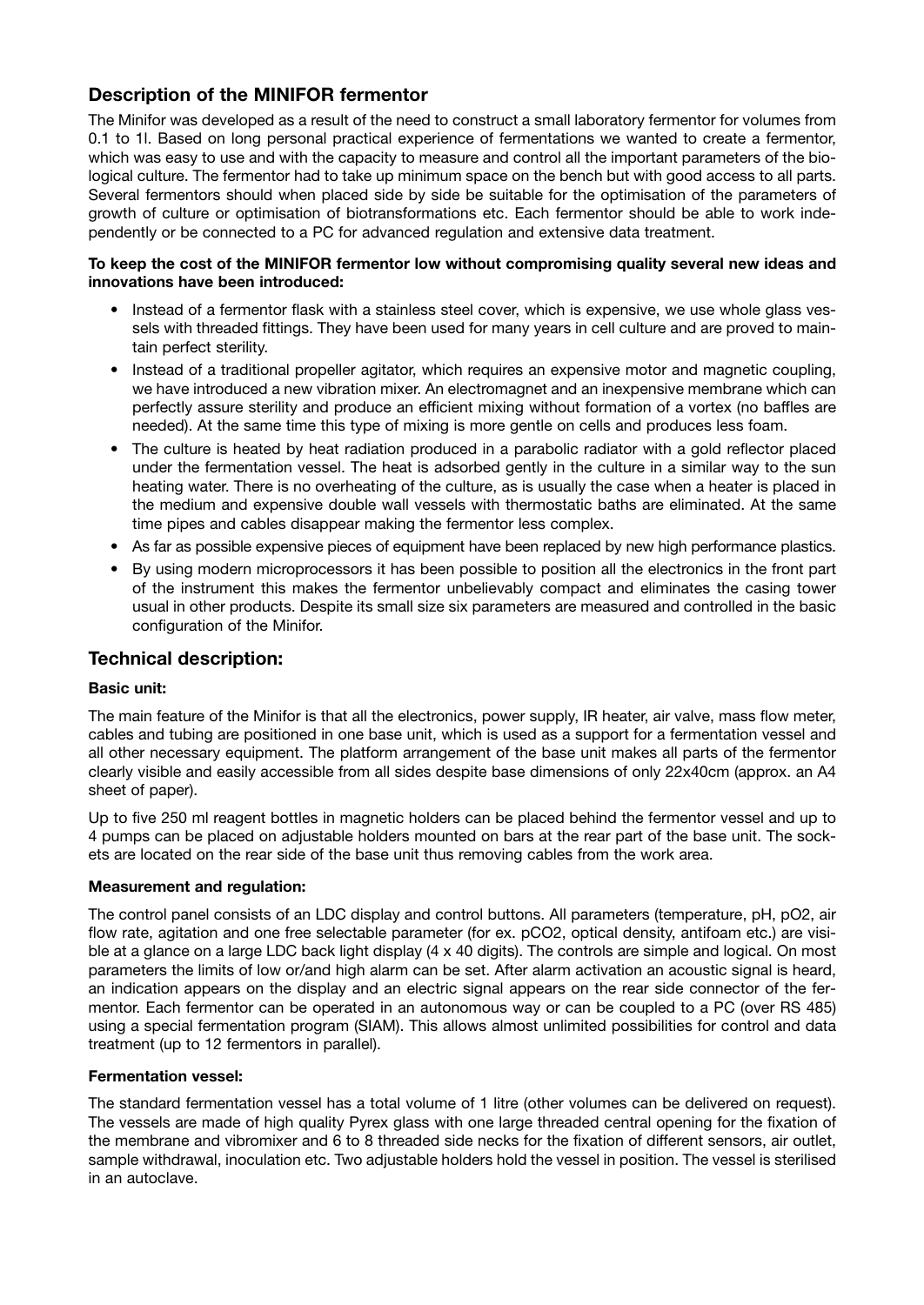# **Agitation:**

Instead of a traditional propeller agitator a new vibromixer is used in the Minifor. A strong electromagnet moves one or several perforated discs up and down. The major advantage is an efficient mixing and aeration of the culture medium together with very efficient separation of the inside of the vessel from the outside by a low cost silicone membrane. No vortex is built up and baffles are eliminated. This type of agitation is also gentler on the cells and foaming is reduced. The frequency of vibration is controlled by a microprocessor and can be varied through a broad range.The input of air is made through several capillaries fixed under the lowest disc.

#### **Temperature control:**

A new-patented IR radiator with a gilded parabolic reflector is used to warm the culture broth. The heat radiation (100W) is concentrated on the bottom of the vessel where it is adsorbed by the medium in a similar way to the sun heating water. There is no overheating of the culture common with heaters placed directly in the medium. Thanks to the low heat capacity of the IR source, overshooting of the temperature is reduced and the temperature can be controlled more precisely. The temperature sensor is placed directly in the pH sensor and is used at the same time for an automatic correction of pH and pO2 electrodes.

#### **pH measurement and control:**

The pH is measured by a combined, sterilisable pH electrode with incorporated temperature sensor. Thanks to a new multiple plug Variopin it can be sterilised without any protection. The two-point calibration of the electrode is semiautomatic. The addition of acid or base is controlled by a micro-processor. The flow rate of pumps PRECIFLOW, MULTIFLOW or HIFLOW is varied between 0 to 100 %, which makes the pH control smoother than with the common ON/OFF switching of pumps with fixed speed. The unique PUMP FLOW INTEGRATOR (option) when coupled to the pump enables monitoring of the pump's activity during the process. This yields precise kinetic data concerning the culture state and activity.

#### **pO2 measurement and regulation:**

A sterilisable Clark-type electrode measures the concentration of dissolved oxygen with a special reinforced membrane giving fast response times. The microprocessor performs a semiautomatic two-point calibration with automatic temperature control. The regulation of dissolved oxygen is obtained by a variation of the flow rate of air.

# **Air input:**

The flow rate can be set from 0 to 5 l/min. in 0.1 steps. A precise mass-flow meter is used. This measurement is independent of the pressure and temperature variation of the air. Commonly used floating ball capillaries give inaccurate readings in this case. A proportional air valve using memory metals adjusts the flow rate.

#### **Air output:**

Used air is filtered by a PTFE filter. If necessary an optional condenser can be used to remove water vapour from the stream. The condenser based on a Peletier cell uses no cooling water.

#### **Inoculation and sampling ports:**

Inoculation, addition of acid or base and sample removal is made through four stainless steel capillaries equipped with Luer-Lock adapters.

#### **Sterilisation:**

The fermentation vessel is sterilized as usual in an autoclave after disconnection of the cables from the electrodes and electromagnet.

#### **Dimensions:**

A lot of effort was made to make the Minifor as small and as compact as possible.The platform arrangement of the fermentor makes control and access to all parts easy from all sides.The distance between the reagent bottles, pumps placed above them and the fermentor vessel is the shortest possible.

#### **Pumps:**

Up to four pumps PRECIFLOW, MULTIFLOW or HIFLOW can be placed on holders fixed on two bars at the rear of the fermentor. They are connected by a single cable to the sockets on the rear side of the fermentor. Since the pumps are not bound to the fermentor they can be used for other applications elsewhere in the laboratory (for ex. for chromatography etc.). This can present a considerable economy for the user.